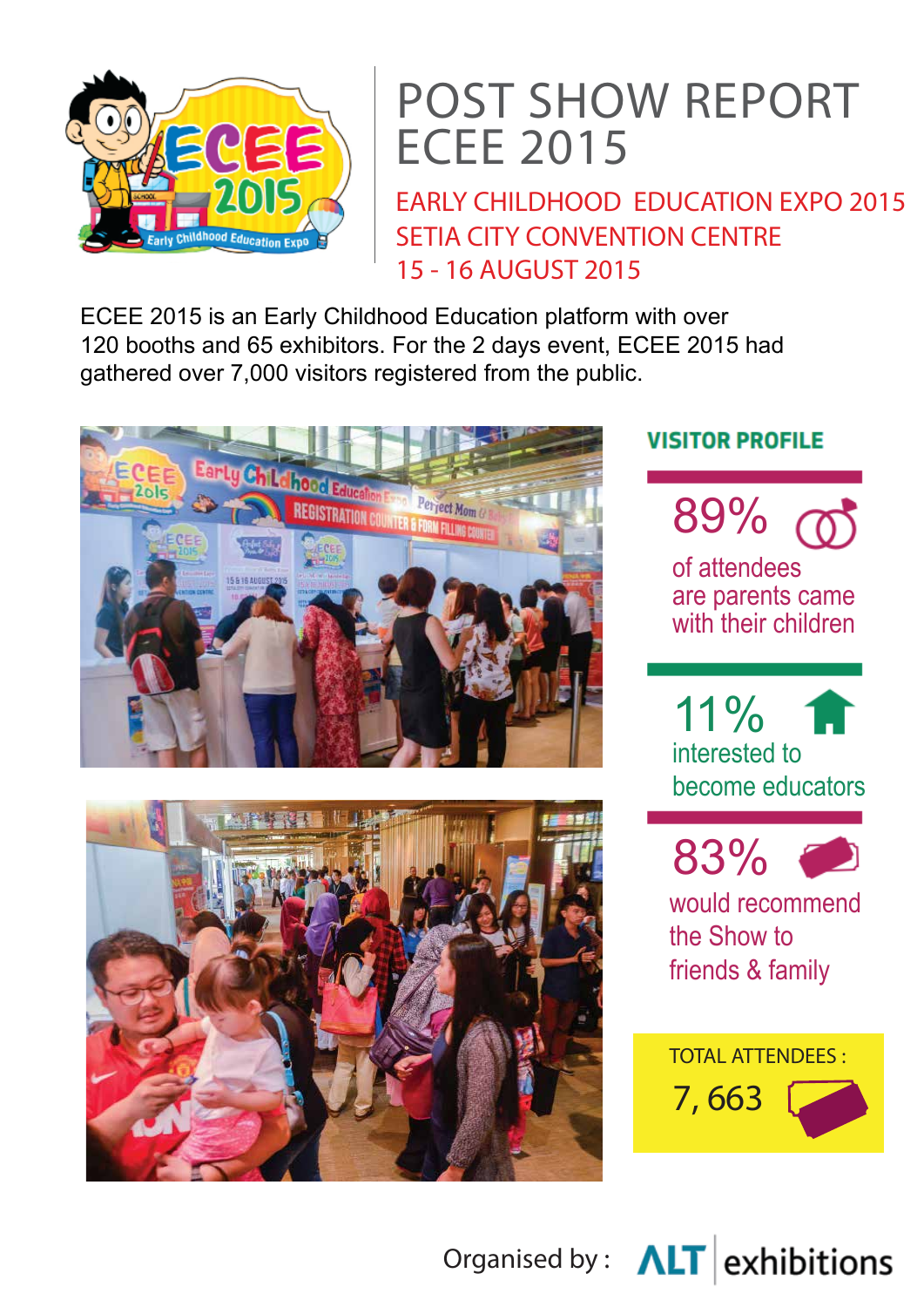

# OPENING CEREMONY OF ECEE 2015

ALT Exhibitions, Ms Michelle Ha, Project Director and Mr Albert Leong, GM had invited guest of honour YB Senator Datin Paduka Chew Mei Fun, Deputy Minister of Women, Family & Community Development to officiate the opening ceremony of ECEE 2015 and other VIPs including Mr Shahrul Nizar Ahmad, Mayor of KidZania KL, Dr Azhar bin Md Adnan, President of ECCE Council Malaysia and Mr Nick Ng Sing Hen, PPBM's Hon. Treasurer, to grace the opening ceremony.



#### ECEE 2015 had lined up numerous of activities as follows :

- KidZania Character Appearances
- Free Dental Check Up & Oral Hygiene Instructions
- Parenting & Child Safety Talk



- Storytelling
- Singing & Dancing Performance
- Orchestra Performance
- Colouring Contest
- Costume Play Contest

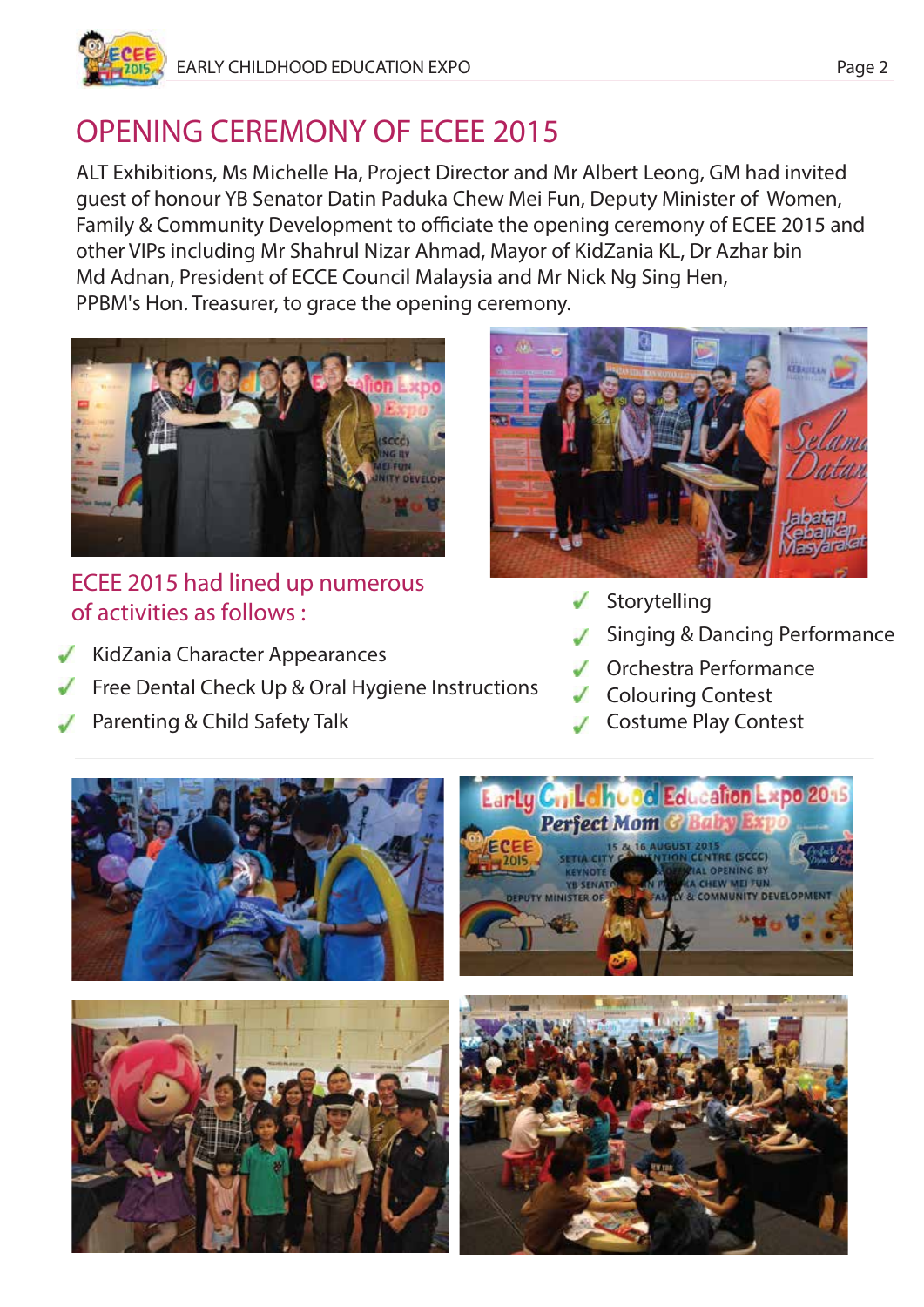## ADVERTISING & PROMOTION OF ECEE

Contributing to the Show's success was the extensive media exposure. Here are some of the A & P that has been carried out :



#### AD-ON BUS

Causeway Link & Metrobus around Klang, Shah Alam, Federal Highway & KL.

## MixFM & EraFM

By reaching out to thousands of Malaysian listeners through radio stations, ECEE 2015 not only had captured the attention of residents nearby SCCC but also visitors from other areas of KL & Selangor.





## BILLBOARD & WEB BANNERS

Billboard were place at SCCC surrounding areas. Web banners were placed at our media partners such as Kiddy123.com, School Msia & PreSchool Msia.



## SOCIAL MEDIA & TV INTERVIEW

To ensure maximum coverage, newsletter and ads were sent thru e-mail, Whatsapp, Facebook and BERNAMA Live Interview.





## MAGAZINE, NEWSPAPERS & INSERTIONS

Newspaper & Magazine Ads were placed prior the event through Baby Talk, Mama Papa, Metro, theStar & SinChew. Additional effort has put into newspaper insertion as well.

ECEE 2015 team managed to cover more areas by distributing of flyers & ballons at high residential around SCCC, Shah Alam and Klang.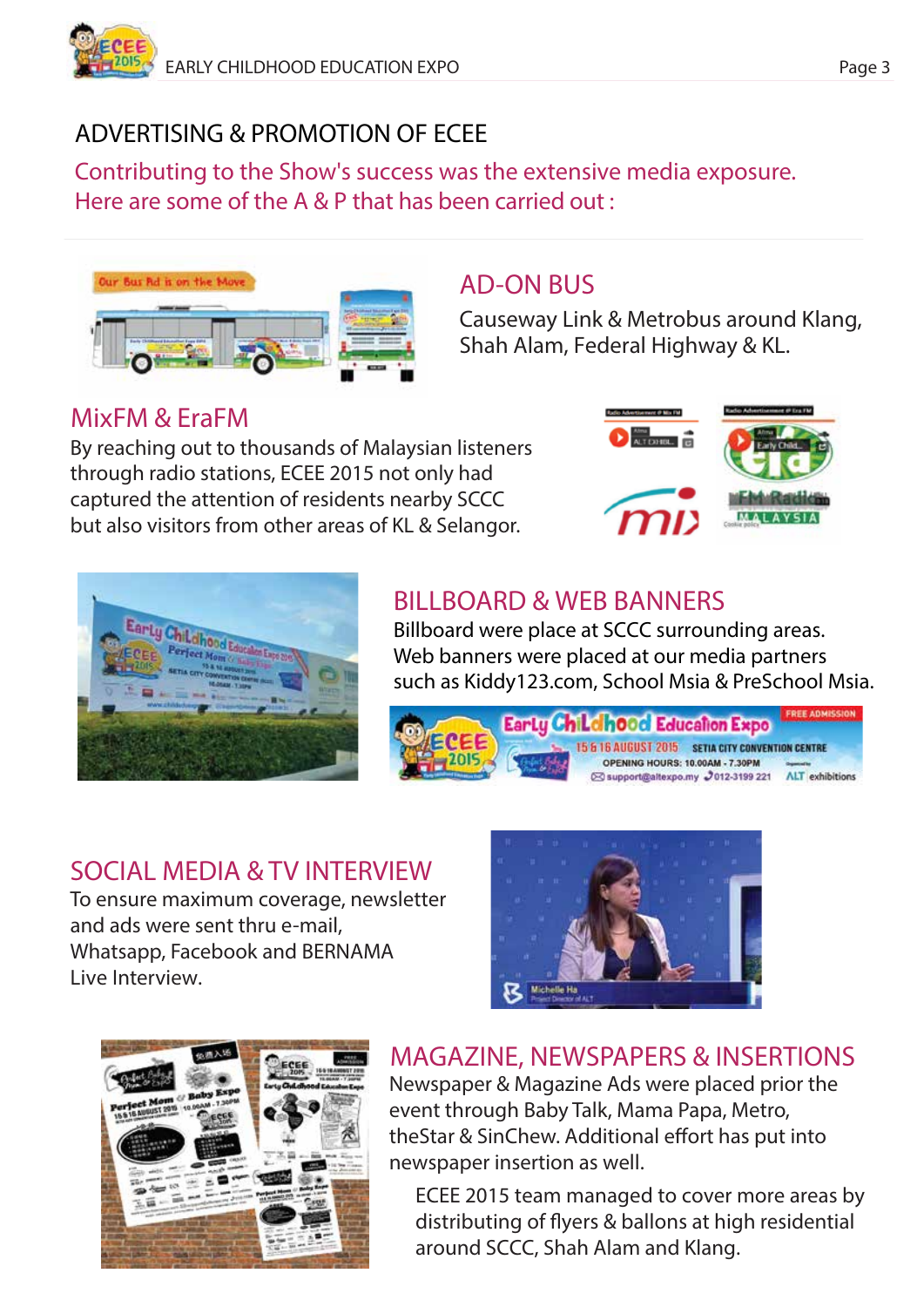# STAGE PROGRAMME OF ECEE 2015

|                    | <b>Stage Programme</b><br>15/8/2015 (Saturday)       |                 | <b>Stage Programme</b><br>16/8/2015 (Sunday)          |
|--------------------|------------------------------------------------------|-----------------|-------------------------------------------------------|
| 10.00am            | <b>Show Open</b>                                     | 10.00am         | <b>Show Open</b>                                      |
| 11.00am-12.00pm    | Parenting Talk by Fiona Walker, CEO and Principal    | 10.30am-11.30am | <b>Colouring Contest for Kids Age 4-6</b>             |
|                    | of Schools, Julia Gabriel Centre & Chiltern House    | 11.30am-11.40am | <b>Colouring Contest Prizing Ceremony</b>             |
|                    | Preschool Kuala Lumpur                               | 11.40am         | <b>Lucky Draw</b>                                     |
| 12.00 pm-1.00pm    | Opening Ceremony / Kidzania Character &              | 11.40am-12.10pm | Silly Stupendous Spectacular Stories by Julia Gabriel |
|                    | Dancing Performance/ Orchestra Performance           |                 | <b>Centre Specialist Teachers</b>                     |
| 1.00pm-1.20pm      | " Children's Car Seats Safety" by Maree Haley,       | 12.20pm-1.20pm  | <b>Costume Play Contest &amp; Prizes Give away</b>    |
|                    | Founder, The Safety Educator                         | 1.25pm          | <b>Lucky Draw</b>                                     |
| 1.25 <sub>pm</sub> | <b>Lucky Draw</b>                                    | 1.30pm-2.00pm   | Move Kids: 1) Catwalk 2) Belly Dance Performance &    |
| 1.30pm-2.00pm      | Gymnastics Performance by Tadika Setia Pintar        |                 | 3) Singing Performance                                |
| 2.00pm-230pm       | Diet and Nutrition Talk by SOL                       | 2.00pm-2.30pm   | Theme: Stories Come Alive (Chinese) - an interactive  |
| 2.30pm             | <b>Lucky Draw</b>                                    |                 | story time with participation from the audience by    |
| 2.30pm-3.00pm      | Gymboree                                             |                 | Ms. Sun Shi Juan, Programme Specialist, Odyssey       |
| 3.00pm-3.30pm      | Character Performance by Kidzania                    | 2.30pm          | <b>Lucky Draw</b>                                     |
| 3.30pm-4.00pm      | Theme: Stories Come Alive- an interactive story time | 2.30pm-3.00pm   | Presentation by Ad-Din Education                      |
|                    | with participation from the audience,                | 3.00pm-3.30pm   | Performance by Kidzania Character                     |
|                    | Mr. Patrick Terence Lim, Programme Specialist,       | 3.30pm-4.00pm   | Train your Brain like a Muscle by SOL                 |
|                    | Odyssey                                              | 4.00pm          | <b>Lucky Draw</b>                                     |
| 4.00pm-4.30pm      | By Q-Dees Aman Perdana                               | 4.00 pm-4.30pm  | By Seven Skies International                          |
| 4.35pm             | <b>Lucky Draw</b>                                    | 4.30pm-5.00pm   | By Q- Dees Aman Perdana & Empire Gallery Klang        |
| 4.35pm-4.40pm      | Facebook Cutest Baby Contest- Prizing Ceremony       | 5.00pm-5.30pm   | By Q- Dees Bandar Bukit Raja                          |
| 4.40pm-5.10pm      | <b>I CAN READ</b>                                    | 5.30pm          | <b>Lucky Draw</b>                                     |
| 5.10pm-5.40pm      | By UTAR                                              | 5.30pm-6.10pm   | Talk by London Montessori                             |
| 5.40pm-6.10pm      | <b>Share Green Kids</b>                              | 6.10pm-6.40pm   | <b>Share Green Kids</b>                               |
| 7.30pm             | <b>Lucky Draw</b>                                    | 7.30pm          | <b>Lucky Draw</b>                                     |

# THANK YOU TO OUR PARTNERS & SPONSORS



## NEXT SHOW 17 & 18 SEPTEMBER 2016 @ KLCC

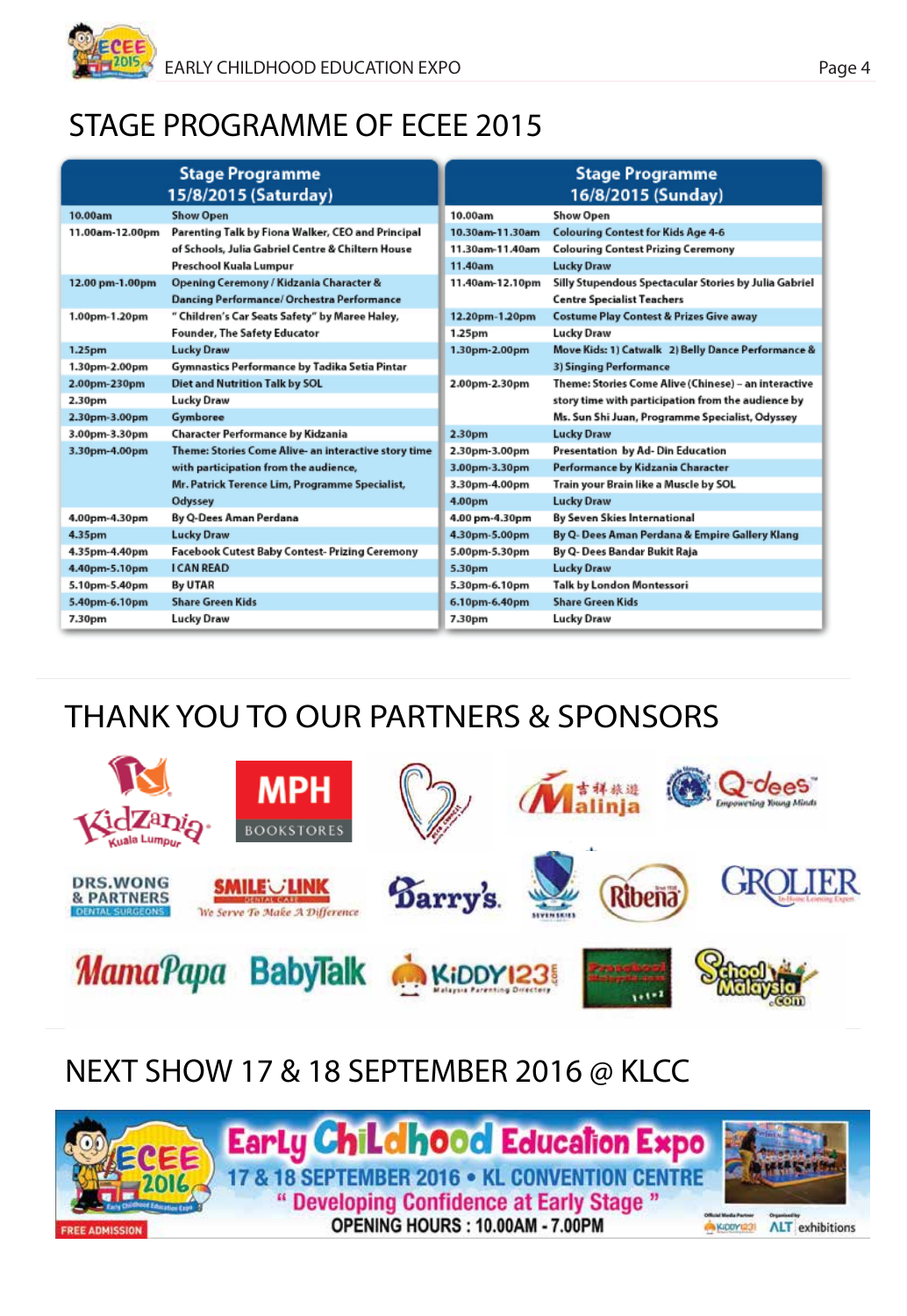## HERE'RE WHAT OUR EXHIBITORS HAD TO SAY

" We have had many parents visiting our booth & enquiring about our preschool. The exhibition has offered us a good opportunity because we could see customers coming in with a focused manner. It is also a good platform for us to market our product to our target customers. The organizer also has done a good job during the whole exhibition from the set up until the dismantling time in assisting us in all our queries. "



" It is the first time for Seven Skies International School to participate in any child & education related exhibition, & we made the right choice in joining ECEE. The exhibition was a good platform for us to create our brand awareness & to reach out to the community about what we do in Seven Skies. The management team was also organised, helpful & friendly. We will definitely consider joining ECEE again in the future. "











**TOTAL ATTENDEES**